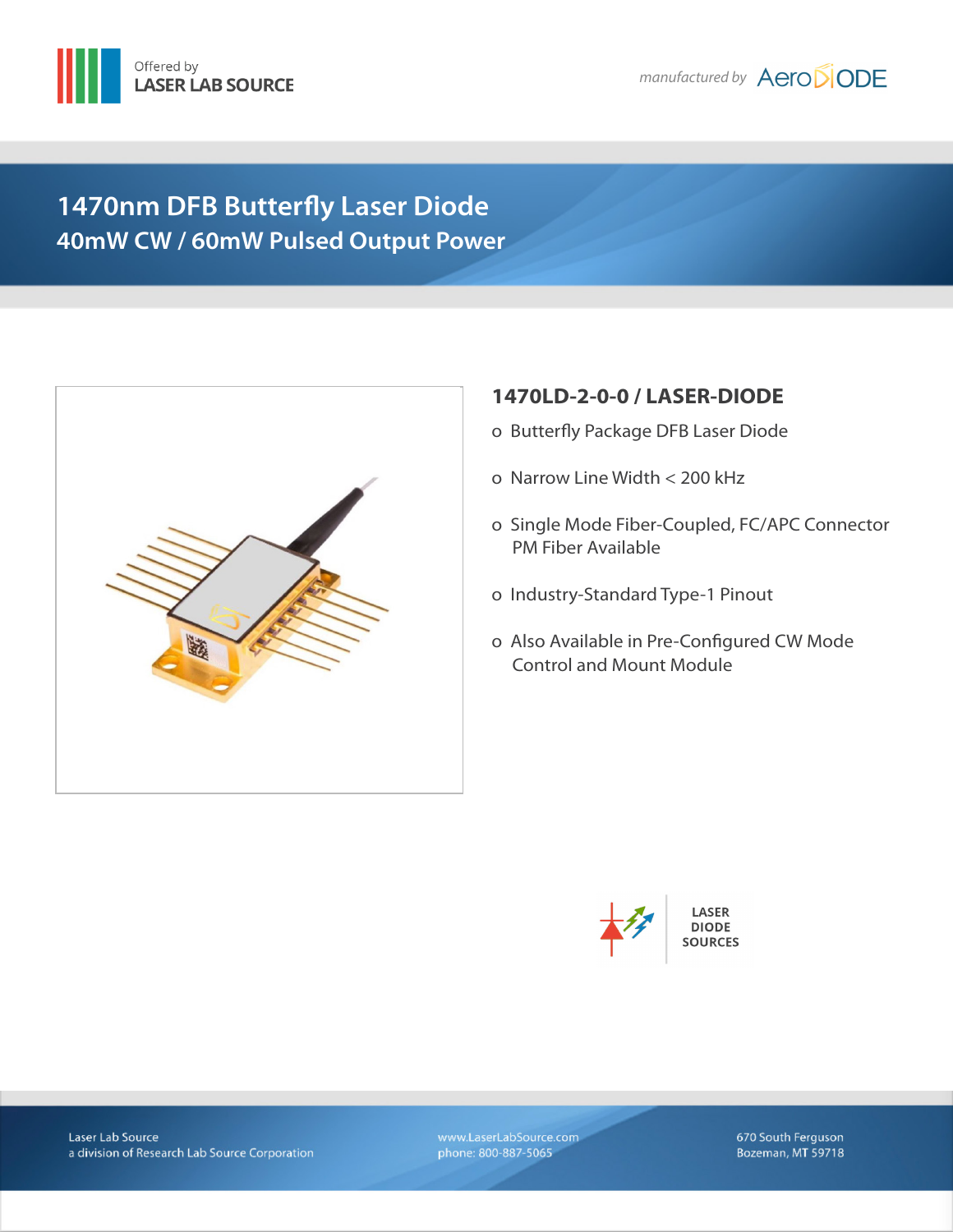



### **DFB BUTTERFLY LASER DIODE**

These DFB lasers offer a single longitudinal mode (single frequency) emission profile up to 40mW CW output power, and 60mW pulsed output power.

DFB lasers utilize Bragg diffraction gratings in the active gain region of the semiconductor material to form a waveguide. Their high stability and wavelength tuneability make them an excellent choice for sensing, spectroscopy, metrology, telecom, and atomic physics research applications.

### **RELIABLE PERFORMANCE IN A STANDARD LASER PACKAGE**

These laser diodes are offered in an industry standard 14-pin butterfly package with a single-mode fiber pigtail, terminated with an FC/APC connector. Polarization-maintaining fiber is available; inquire for price and lead-time.

The laser package integrates a thermo-electric cooler with 10 kΩ thermistor, and an internal monitor photodiode.

The pinout is industry-standard Type-1 pinout. The package is electrically floating relative to ground, offering flexibility in mounting and control of the laser.

### **AVAILABLE IN A PRE-CONFIGURED CW-MODE CONTROL AND MOUNTING MODULE**

This laser diode can also be ordered mounted in a pre-configured CW-mode control and mounting module. The control system arrives with operating safety limits programmed, and the laser diode mounted in the temperature-controlled mounting socket.



www.LaserLabSource.com phone: 800-887-5065

670 South Ferguson Bozeman, MT 59718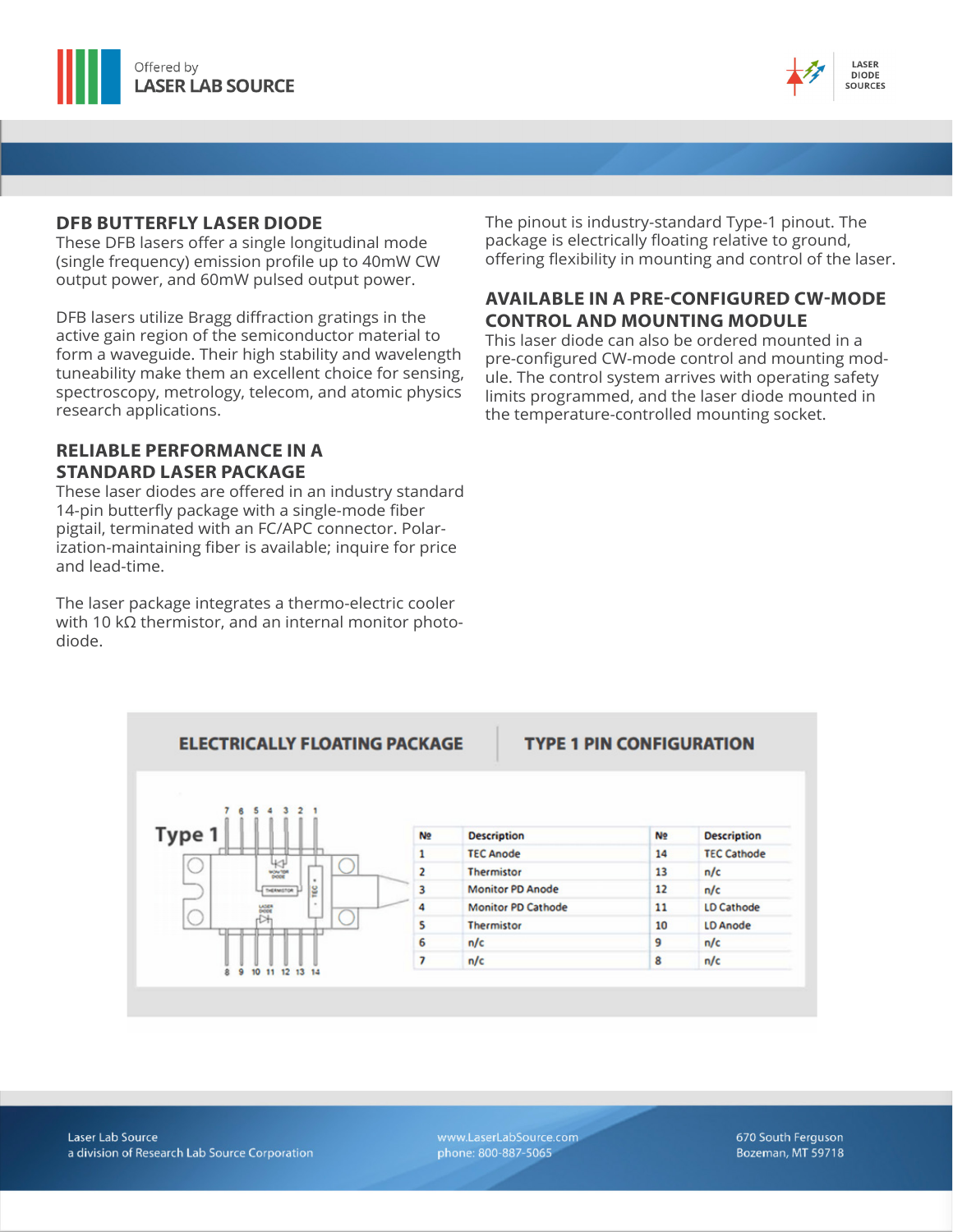



## 1470NM DFB LASER DIODE - 40MW CW / 60MW PULSED

#### **OPTICAL SPECIFICATIONS**

- Wavelength: 1470 nm ±5 nm
- CW Output Power: 40 mW
- Emission Bandwidth: < 200 kHz
- · Pulsed Output Power: 60 mW
- Wavelength Tuning vs. Temperature: 0.08 nm/°C
- · Wavelength Tuning vs. Current: 0.003 nm/A
- $\bullet$  SMSR: 50 dB (typ)
- Internal Photodiode Responsivity: 5 mA/W
- Internal Photodiode Dark Current: 500 nA (max)
- Integrated Optical Isolator

#### **ELECTRICAL SPECIFICATIONS**

- Operating Current: 300 mA (typ)
- Threshold Current: 8 mA (typ)
- Operating Voltage: 1.6 V (typ)
- Laser Diode Reverse Voltage: 15 V (max)
- TEC Current: 1 A (max)
- TEC Voltage: 1.5 V (max)
- Thermistor: 10 k $\Omega$

#### **FIBER SPECIFICATIONS**

- · Single Mode SMF28, Fiber Core: 9 µm
- Fiber Bend Radius: 30 mm (min)
- Fiber Termination: FC/APC Connector
- PM1550 Fiber Available (Inquire for Details)
- Connector Aligned to Slow-Axis for PM Fiber

#### **GENERAL SPECIFICATIONS**

- Case Storage Temperature: -40°C to 70°C
- Case Operating Temperature: 20°C to 60°C
- Lead Soldering Temperature: 260°C

www.LaserLabSource.com phone: 800-887-5065